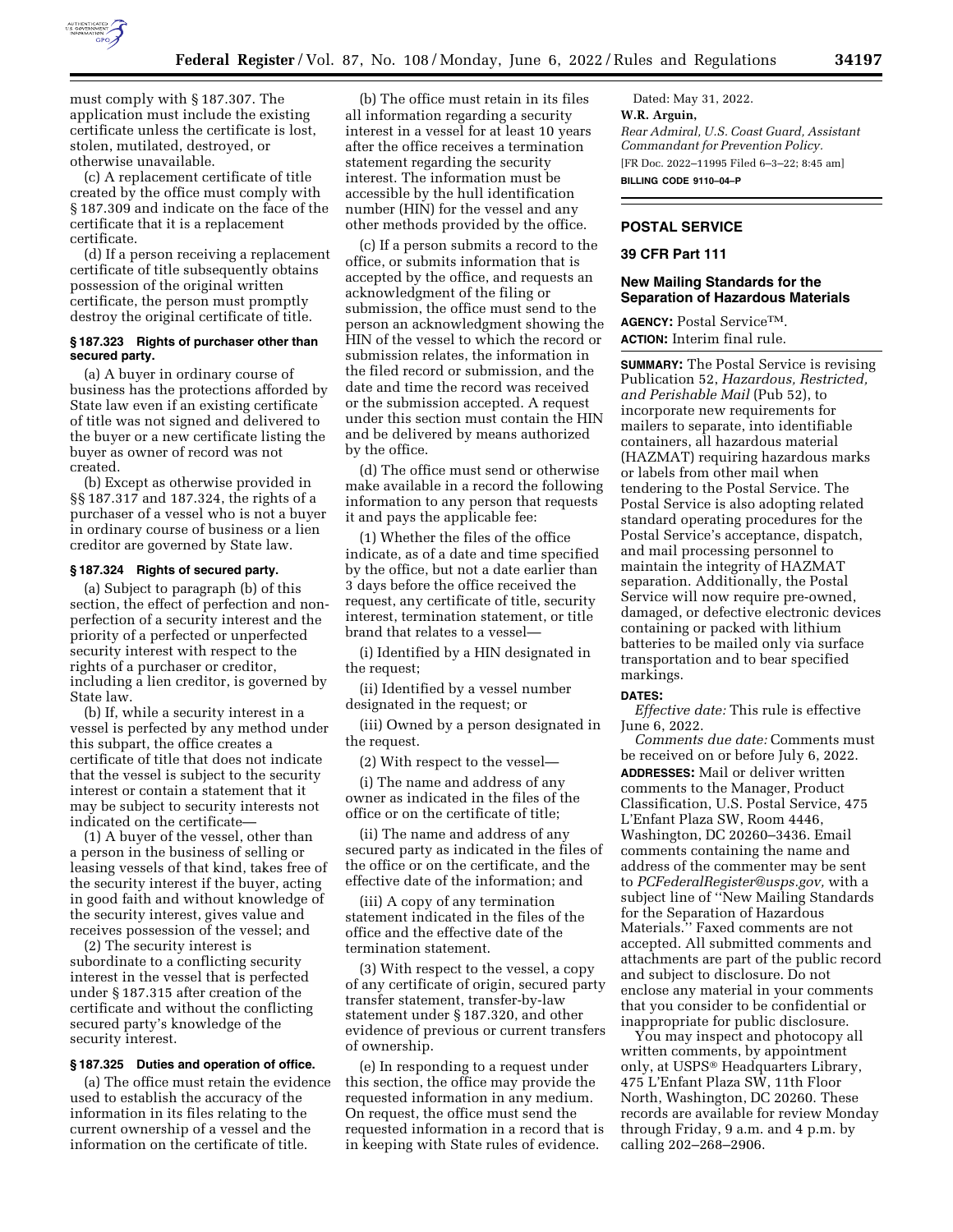**FOR FURTHER INFORMATION CONTACT:** Dale Kennedy, (202) 268–6592, or Jennifer Anderson, (202) 268–2108. **SUPPLEMENTARY INFORMATION:** 

# **Background**

The Postal Service hereby amends Publication 52, *Hazardous, Restricted, and Perishable Mail,* with the provisions set forth herein. While not codified in title 39, Code of Federal Regulations (''CFR''), Publication 52 is a regulation of the Postal Service, and changes to it may be published in the **Federal Register**. 39 CFR 211.2(a)(2). Moreover, Publication 52 is incorporated by reference into *Mailing Standards of the United States Postal Service,* Domestic Mail Manual (''DMM'') section 601.8.1, which is incorporated by reference, in turn, into the Code of Federal Regulations. 39 CFR 111.1, 111.3. Publication 52 is publicly available, in a read-only format, via the Postal Explorer® website at *[https://](https://pe.usps.com) [pe.usps.com.](https://pe.usps.com)* In addition, links to Postal Explorer are provided on the landing page of *USPS.com,* the Postal Service's primary customer-facing website, and on *Postal Pro,* an online informational source available to postal customers.

Misrouted and mishandled HAZMAT can and does cause fires, spills, corrosion, and other dangers to personnel and equipment of the Postal Service, air carriers, and surface transportation providers, as well as to mailers' property and to aircraft passengers.

In particular, the increasing consumer use of lithium metal and lithium-ion batteries has brought a concomitant rise in fires and other dangerous incidents related to such batteries. The Federal Aviation Administration (FAA) has publicly reported 365 aviation incidents involving lithium batteries between January 23, 2006, and May 1, 2022, including a substantial number in just the most recent twelve months. FAA, Events with Smoke, Fire, Extreme Heat, or Explosion Involving Lithium Batteries, May 1, 2022, *[https://](https://go.usa.gov/xusNT) [go.usa.gov/xusNT.](https://go.usa.gov/xusNT)*1

The Pipeline and Hazardous Materials Safety Administration (PHMSA) has similarly reported a number of incidents involving mail between 2014 and 2021. See PHMSA, Incident Statistics, last updated Mar. 9, 2022, *[https://](https://go.usa.gov/xJrSS) [go.usa.gov/xJrSS.](https://go.usa.gov/xJrSS)* One-third of the PHMSA-reported mail incidents occurred on passenger aircraft; approximately half were discovered because of a thermal or release event;

and more than half were discovered only after flight. A plurality of such items were Class 9 items such as lithium batteries, and many were ineligible for air transportation. Moreover, in recent compliance inspections, PHMSA investigators ''routinely saw shippers and carriers improperly package and ship lithium batteries for disposal or recycling,'' including ''packaging lithium batteries in a way that did not prevent short circuits, mixing damaged lithium batteries with other batteries in the same packaging within shipments for disposal or recycling, and shipping pallet loads of batteries in boxes and drums with inappropriate identification of the packages' contents.'' PHMSA, Safety Advisory Notice for the Disposal and Recycling of Lithium Batteries in Commercial Transportation 1–2, May 17, 2022, *[https://go.usa.gov/xJY3J.](https://go.usa.gov/xJY3J)* 

Internal Postal Inspection Service data and anecdotal reports from commercial air-carrier partners over the last few years likewise indicate a consistent and alarming rise in incidents involving mailed packages of both lithium batteries and other HAZMAT, including flammable liquids, aerosols, and strikeanywhere matches. Incidents include unlabeled or improperly labeled airineligible HAZMAT being accepted for air transportation, as well as properly prepared air-ineligible HAZMAT that was improperly routed to air transportation because it was commingled with other mail and insufficiently visible to Postal Service personnel.

The FAA and PHMSA have issued standards for safe carriage of lithium batteries, including a prohibition on air transportation of damaged, defective, or recalled lithium batteries. See, *e.g.,* 49 CFR 173.185. However, the determinants of hazard risk, such as damage, defects, state of charge, or packaging of batteries, are not outwardly apparent to Postal Service and other personnel handling packages. In other respects as well, safety depends on a shipper's awareness of and compliance with packaging, labeling, marking, and other HAZMAT shipping requirements. If a shipper does not make HAZMAT adequately visible to Postal Service personnel responsible for acceptance and sortation, then there is an unacceptably high risk that postal and air-carrier personnel will not know that the item warrants special handling and routing.

While many incidents involving HAZMAT in the mail are minor and controllable, the risk of a major threat to an aircraft—including, in particular, passenger aircraft—and other infrastructure and personnel is real,

severe, and growing with the rise in lithium-battery and other hazardous shipments. By way of illustration, the U.S. Coast Guard (USCG) recently reported that on August 19, 2021, a shipping container loaded with discarded lithium batteries caught fire, with heat intense enough not only to destroy much of the cargo, but also to burn a hole in the container's structure itself. USCG, Marine Safety Alert: Lithium Battery Fire, Mar. 10, 2022, *[https://go.usa.gov/xJYxu.](https://go.usa.gov/xJYxu)* USCG noted that the incident would have been ''catastrophic'' if it had occurred after loading onto the container ship. The same could be said if a similar fire arose from discarded lithium batteries aboard passenger aircraft. It is imperative that the Postal Service undertake measures to reduce the risk to its operations and aviation safety.

On August 3, 2020, the Postal Service published a notice of proposed rulemaking regarding a proposed requirement to separate air-eligible HAZMAT from all other matter in a mailing. 85 FR 46575. The Postal Service received several comments on that notice, and it appreciates the valuable public input. In particular, multiple commenters expressed support for the proposition of separating HAZMAT from non-HAZMAT matter and for further improving the Postal Service's ability to ensure that airineligible HAZMAT is not inadvertently loaded onto air transportation. Further study and intervening events have made clear that the initial proposal would not be sufficiently effective to mitigate the risk that HAZMAT poses to other mail; postal and air-carrier equipment and personnel; commercial air passengers; and the public at large. In lieu of the earlier proposal, therefore, the Postal Service is adopting the three measures described herein and solicits public comment on the new measures.

### **Summary of New Measures**

In addition to preexisting packaging, labeling, and marking requirements and other conditions for mailability, two conditions are necessary to ensure the proper handling and routing of HAZMAT.

The first condition is *visibility:* The Postal Service must be aware of HAZMAT shipments in order to accord them appropriate attention. A HAZMAT package can easily evade postal HAZMAT processing if it is nestled beneath non-HAZMAT packages in a bulk mail receptacle. To address this problem, the Postal Service will require mailers tendering a mix of HAZMAT and non-HAZMAT items to present them separately, including in separate

<sup>&</sup>lt;sup>1</sup>The FAA notes that the publicly reported incidents do not represent all incidents reported to the FAA, let alone all such incidents at large.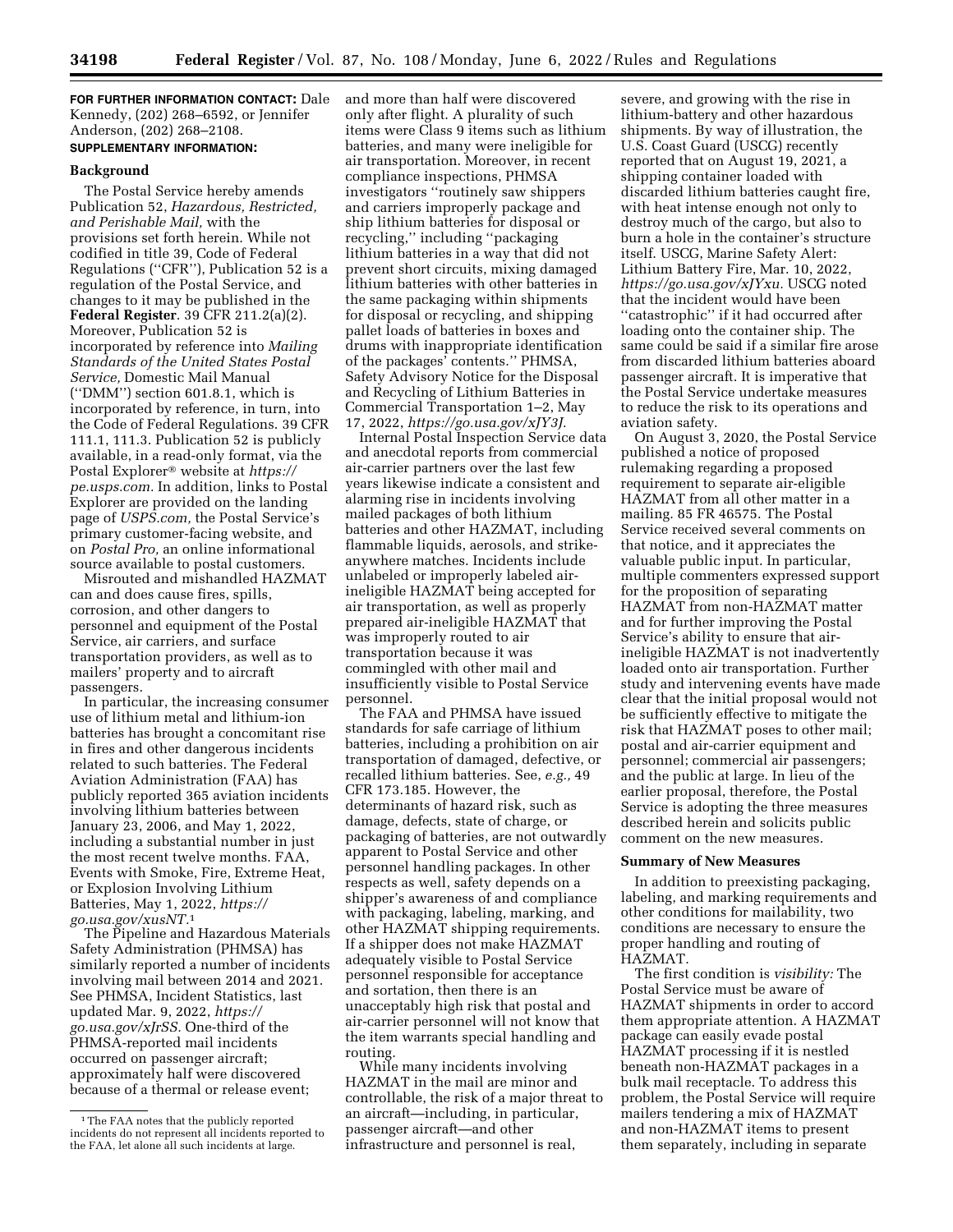mail receptacles with the exception of mail entered at a Destination Delivery Unit (DDU), Destination Sectional Center Facility (DSCF) or Destination Network Distribution Center (DNDC). In contrast with the 2020 proposed rule, customers are required to separate *all*  HAZMAT from non-HAZMAT, rather than only air-eligible HAZMAT, from other mail. While visibility is important for air-eligible HAZMAT to ensure proper handling, it is also important that surface-only HAZMAT not be erroneously routed to air transportation due to commingling with non-HAZMAT. Separating all HAZMAT from non-HAZMAT will reduce the likelihood of commingling and increase the opportunity for Postal Service personnel to determine the proper procedures for any HAZMAT items presented.

The second condition is *separation integrity:* Once recognized, the Postal Service must ensure that HAZMAT is not commingled with non-HAZMAT, lest it be improperly handled or routed. Therefore, the Postal Service is directing personnel to keep HAZMAT items separate from non-HAZMAT items at all points in the mailstream.

This interim final rule also introduces specific labeling requirements for packages containing pre-owned, damaged, or defective electronic devices containing or packed with lithium batteries, and bars them from eligibility for any Postal Service product that makes routine use of air transportation. Among other things, mailings covered by the new requirements include used items sent pursuant to e-commerce or private sales transactions; lost items being returned to the owner; and items sent for repair, replacement, upgrade, warranty service, diagnostics, recycling, or insurance claims. For clarity, preowned electronic devices exclude those that are in new, unopened manufacturer packaging.

The Postal Service and its partner air carriers have identified pre-owned, damaged, and defective electronic devices containing lithium batteries as a particular and growing cause of lithiumbattery incidents. Indeed, damaged, defective, and recalled lithium cells and batteries are already ineligible for air transportation. 49 CFR 173.185(f). Beyond devices with damage or defects to batteries themselves, such devices may also have other damage or defects that increase the chances of exposure and ignition of even an intact battery. Moreover, such devices are highly likely to be packaged without original packaging and have batteries in various conditions and varying states of charge. In contrast with new electronic devices

in manufacturers' original packaging, consumers sending pre-owned, damaged, and defective electronic devices are less likely to be aware of HAZMAT requirements, let alone to comply with them.

As a result of these factors, lithium batteries in pre-owned, damaged, and defective electronic devices pose a particular hazard, as demonstrated by numerous incidents reported to the Postal Service as involving such items. To reduce the risk of such incidents occurring on air transportation, the Postal Service will restrict pre-owned, damaged, and defective electronic devices containing or packaged with lithium batteries to domestic products that use surface transportation. Consequently, such items will be prohibited in inbound and outbound international mail; mail to, from, and between overseas military and diplomatic addresses; and mail to, from, and within certain domestic locations for which the Postal Service lacks surface transportation. Moreover, to ensure adequate visibility, the Postal Service will require that packages containing pre-owned, damaged, and defective electronic devices containing or packaged with lithium batteries be marked ''Restricted Electronic Device'' and ''Surface Transportation Only,'' in addition to any other applicable markings.

As explained in the next section, the Postal Service has decided to implement these requirements immediately, due to the urgency of the danger to personnel, property, passengers, and the public. Nevertheless, the Postal Service is providing the public with a 30-day period for submission of comments on these changes. Following the 30-day public comment period, the Postal Service will review and consider comments received and then publish a further final rule responding to those comments and making any changes to this interim final rule.

#### **Administrative Procedure Act**

The Administrative Procedure Act (APA) does not ordinarily apply to Postal Service rulemakings. 39 U.S.C. 410(a). As a rare exception to that general rule, ''proceedings concerning the mailability of matter under this chapter and chapters 71 and 83 of title 18'' are extraordinarily subject to the APA. 39 U.S.C. 3001(m). Because the measures herein merely concern acceptance requirements, available services, and conditions of mailing for mailable matter, and do not concern the mailability of matter itself, they do not trigger the narrow exception for APA applicability.

Even if this notice were deemed to be subject to the APA, good cause would exist, under 5 U.S.C. 553(b)(B), to issue the measures through this interim final rule without prior notice and a prior opportunity for public comment and, under 5 U.S.C. 553(d)(3), to dispense with the delayed effective date ordinarily prescribed by the APA. Pursuant to section 553(b)(B) of the APA, general notice and the opportunity for public comment are not required with respect to a rulemaking when an ''agency for good cause finds (and incorporates the finding and a brief statement of reasons therefor in the rules issued) that notice and public procedure thereon are impracticable, unnecessary, or contrary to the public interest.'' The APA also requires a 30 day delayed effective date, except, as relevant here, ''as . . . provided by the agency for good cause found and published with the rule.'' 5 U.S.C. 553(d)(3).

The Postal Service finds that it would be impracticable and contrary to the public interest to delay issuance of this rule for the purpose of soliciting prior public comment because there is an immediate and pressing need to reduce the risks that HAZMAT poses to postal operations, supplier equipment and personnel, commercial air passengers, and the public. As described in the sections above, internal and public incident data and discussions with commercial air-carrier partners indicate an alarming rise in HAZMAT-related incidents in recent years. The rise in incidents concerns various forms of HAZMAT posing hazards to air transportation, including lithium batteries, flammable liquids and solids, and aerosols. As discussed in the preceding sections of this notice, preowned, damaged, and defective electronic devices containing or packaged with lithium batteries have been associated with a particular surge in fires and other incidents due to their compromised state, varying states of charge, lack of original packaging, and tender by consumers less likely to be aware of HAZMAT requirements than original equipment manufacturers and vendors. Any delay in implementation would intolerably increase the odds of a fire, explosion, or other catastrophic harm to personnel, property, passengers, and the public. Thus, delaying the implementation of the risk-mitigation measures in this interim final rule in order to receive and consider public comment would be impracticable and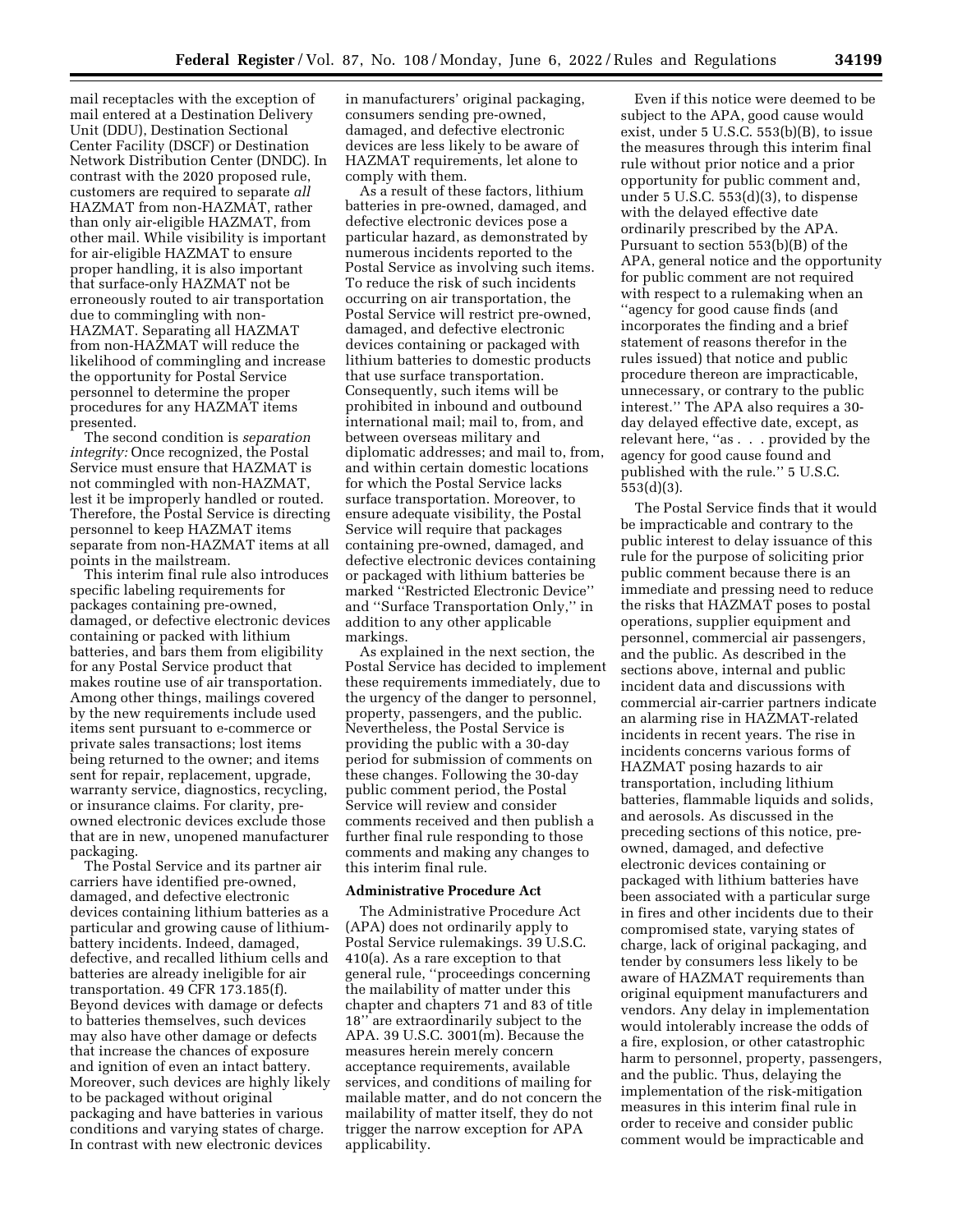contrary to the public interest.2 Immediate mitigation of these urgent safety risks also constitutes good cause for this interim rule to be effective immediately upon publication.

## **Joshua J. Hofer,**

*Attorney, Federal Compliance.* 

The Postal Service adopts the following changes to Publication 52, *Hazardous, Restricted, and Perishable Mail,* incorporated by reference into Mailing Standards of the United States Postal Service, Domestic Mail Manual (DMM), section 601.8.1, which is further incorporated by reference in the Code of Federal Regulations. 39 CFR 111.1, 111.3. Publication 52 is also a regulation of the Postal Service, changes to which may be published in the **Federal Register**. 39 CFR 211.2(a). Accordingly, for the reasons stated in the preamble, the Postal Service amends Publication 52 as follows:

# **Publication 52, Hazardous, Restricted and Perishable Mail**

\* \* \* \* \*

#### **2 General Guidelines**

\* \* \* \* \*

*[Revise the title of subchapter 25 to read as follows:]* 

### **25 Basic Guidelines for Postal Service Personnel**

\* \* \* \* \*

# **251 Guidelines for Acceptance Personnel**

*[Add new item c, renumber current item c as item d, revise item e (as renumbered), and add new items f and g to read as follows:]* 

c. With the exception of mail entered at a Destination Delivery Unit (DDU), Destination Sectional Center Facility (DSCF), or Destination Network Distribution Center (DNDC) verify that all mailpieces containing mailable hazardous materials are presented separately from mailpieces not containing hazardous materials.

d. Refuse (as permitted in POM 139) to accept any material that does not meet the applicable requirements for mailing and refer the circumstances to your local Postmaster or PCSC for a

mailability ruling under 213 or 215, as appropriate.

e. If a mailpiece containing a diagnostic (clinical) specimen is in a sack or tub, PS Tag 44 must be attached to ensure that the sack will be emptied at the processing point.

f. With the exception of mail entered at a DDU, DSCF, or DNDC ensure mailpieces containing hazardous materials remain separated from other mailpieces and are placed into labeled containers further separated by transportation type. See 327.1a and 327.1b.

g. See 253 for guidance regarding hazardous materials found in lobby drops or retail collection boxes. \* \* \* \* \*

### **252 Guidelines for Dispatch Personnel**

*[Insert new item b as follows, and renumber current item b as item c:]* 

b. Ensure that all mailpieces with a hazardous-materials mark or label are separated from all other mail and are placed into labeled containers further separated by transportation type. See 327.1a and 327.1b.

\* \* \* \* \* *[Revise item 5 in item c (as renumbered) to read as follows:]* 

5. If the mailpiece contains a material believed to be nonmailable, remove it from the mailstream and treat it in accordance with POM 139.117–.118, as appropriate.

\* \* \* \* \* *[Add new section 253 to read as follows:]* 

### **253 Guidelines for Delivery and Collection Personnel**

Delivery and collection personnel must follow these procedures when delivering and collecting mail:

a. Conduct a thorough examination of all sides of the mailpiece for hazardous material labels and markings or any nonmailable hazardous characteristics (*e.g.,* prohibited marks or labels). If the mailpiece is nonmailable, leaking or stained, do not collect it; notify the customer, if present; and contact your supervisor. Ensure that mailable hazardous materials are separate from all other mail upon loading on your vehicle and remains separated at all times.

\* \* \* \* \*

### **3 Hazardous Materials**

\* \* \* \* \*

**32 General** 

\* \* \* \* \*

**327 Transportation Requirements** 

\* \* \* \* \*

# **327.1 General**

*[Revise item b to read as follows:]*  b. *Surface Transportation.* All mailable hazardous materials eligible to be sent as USPS Marketing Mail, USPS Retail Ground, Parcel Select, or Parcel Return Service must be prepared under the requirements that apply to surface transportation. A mailpiece containing mailable hazardous material with postage paid at USPS Marketing Mail, USPS Retail Ground, Parcel Select, or Package Return Service prices must not, under any circumstance, be transported on air transportation.

\* \* \* \* \*

# **327.2 Air Transportation Prohibitions**

*[Add new item g as follows, and renumber current item g as item h:]* 

g. Pre-owned, damaged, or defective electronic devices containing or packaged with lithium batteries (see 349.12e).

\* \* \* \* \* *[Add new section 329 to read as follows:]* 

### **329 Presentation of Hazardous-Materials Mailings**

With the exception of mail entered at a DDU, DSCF, or DNDC each mailer of mailable hazardous materials requiring a label or marking must:

a. Present such mailpieces separately from any mailpieces not containing hazardous materials. Where mailpieces are tendered in containers, pallets, or other mail transport equipment (see Handbook PO–502, *Mail Transport Equipment*), hazardous-materials mailpieces must be presented in a separate receptacle from non-hazardousmaterials mailpieces.

b. Clearly mark an exterior side of all receptacles containing hazardous materials mailpieces as'' HAZMAT''. \* \* \* \* \*

**34 Mailability by Hazard Class** 

\* \* \* \* \*

# **349 Miscellaneous Hazardous Materials (Hazard Class 9)**

\* \* \* \* \*

**349.1 Definition** 

\* \* \* \* \*

#### **349.12 Lithium Battery—Definitions**

*[Add new item e as follows:]*  e. *Pre-owned, damaged, or defective electronic device* means an electronic device containing or packaged with one or more lithium cells or batteries and where the electronic device (1) is not new and contained in new, unopened

<sup>2</sup>See *Jifry* v. *FAA,* 370 F.3d 1174, 1179 (D.C. Cir. 2004) (upholding waiver of 5 U.S.C. 553(b)(B) based on Transportation Security Administration's determination that it was ''necessary to prevent a possible imminent hazard to aircraft, persons, and property within the United States''); *Hawaii Helicopter Operators Ass'n* v. *FAA,* 51 F.3d 212, 214 (9th Cir. 1995) (same, where interim final rule was aimed at immediately mitigating ''the threat to public safety reflected in an increasing number of helicopter accidents'').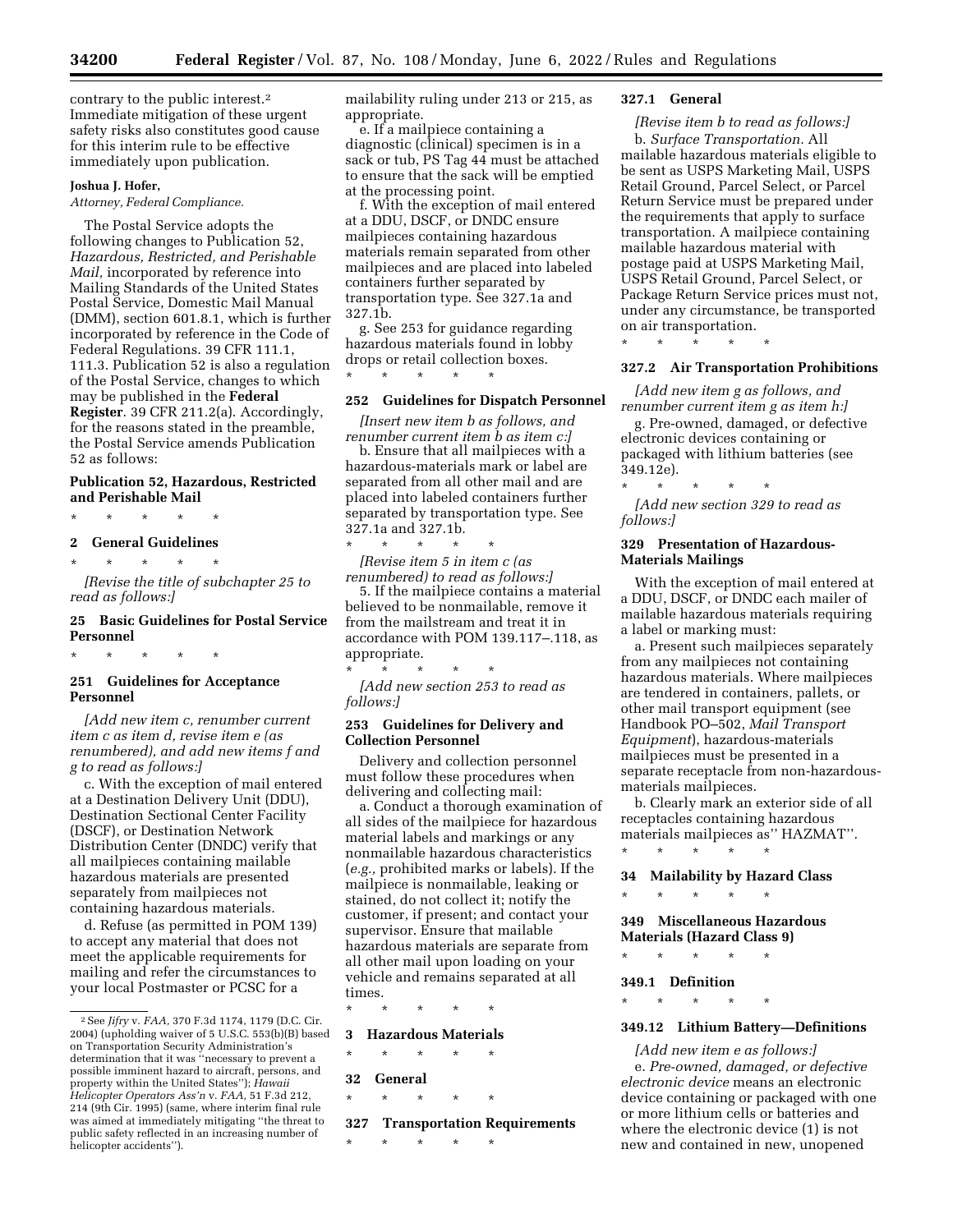packaging and/or (2) that has some form of damage or defect. \* \* \* \* \*

### **349.2 Mailability**

\* \* \* \* \*

# **349.21 Nonmailable Class 9 Materials**

*[Add new item g and h to read as follows:]* 

g. Damaged, defective, or recalled batteries unless approved by the director, Product Classification (see 214 for address).

h. All pre-owned, damaged, or defective electronic devices in international mail or domestic air transportation.

\* \* \* \* \*

# **Exhibit 349.222 Domestic Lithium Battery Mailability**

*[Add new footnote 1 reference to Air Transportation column, create new footnote text, and renumber existing references previously numbered as 1 through 7 to 2 through 8]* 

|                                                                                                                                                                               | Surface<br>transportation           | Air<br>transportation <sup>1</sup> | Mailpiece limitations <sup>2</sup>                                             |
|-------------------------------------------------------------------------------------------------------------------------------------------------------------------------------|-------------------------------------|------------------------------------|--------------------------------------------------------------------------------|
| Lithium Metal or Lithium Alloy Batteries 34<br>Small, non-rechargeable, consumer-type batteries                                                                               |                                     |                                    |                                                                                |
| Contained in (properly installed in equipment)<br>Packed with equipment, but not installed in the equip-<br>ment.<br>Without the equipment they operate (individual batteries | Mailable<br>Mailable   <br>Mailable | Mailable<br>Mailable<br>Prohibited | 8 cells or 2 batteries, 11 lbs.<br>8 cells or 2 batteries, 11 lbs.<br>$5$ lbs. |
| in originally sealed packaging).<br>Lithium-ion or Lithium Polymer Batteries <sup>56</sup><br>Small, rechargeable, consumer-type batteries                                    |                                     |                                    |                                                                                |
|                                                                                                                                                                               |                                     |                                    |                                                                                |
| Contained in (properly installed in equipment)<br>Packed with equipment, but not installed in the equip-<br>ment.                                                             | Mailable<br>Mailable                | Mailable<br>Mailable               | 8 cells or 2 batteries.<br>8 cells or 2 batteries.                             |
| Without the equipment they operate (individual batteries<br>in originally sealed packaging).                                                                                  | Mailable  I                         | Prohibited                         | 5 lbs.                                                                         |
| Without the equipment they operate (individual batteries<br>in originally sealed packaging) (Intra-Alaska only).                                                              |                                     | Mailable                           | 8 cells or 2 batteries.                                                        |

*Exception for very small consumer-type batteries in USPS air transportation* 

|                                                                                                                   | Damaged, Defective, or Recalled Batteries    Prohibited, unless approved by the manager, Product Classification. |                                 |                                                                                    |
|-------------------------------------------------------------------------------------------------------------------|------------------------------------------------------------------------------------------------------------------|---------------------------------|------------------------------------------------------------------------------------|
| Contained in (properly installed in equipment)<br>Packed with equipment, but not installed in the equip-<br>ment. | Mailable<br>Mailable                                                                                             | Mailable $\ldots$<br>  Mailable | No limit on cells/batteries 5.5 pounds.<br>No limit on cells/batteries 5.5 pounds. |

1Pre-owned, damaged, or defective electronic devices are prohibited from Air Transportation.

2When a mailpiece limitation of 8 cells or 2 batteries is applicable, a mailpiece may contain either 8 cells or 2 batteries, not both.

<sup>3</sup> Each cell must not contain more than 1g lithium content. 4Each battery must not contain more than 2g aggregate lithium content.

5Each cell must not exceed more than 20 Wh (watt-hour rating).

<sup>6</sup> Each battery must not exceed 100 Wh.

7Each lithium metal or lithium alloy cell or battery must not exceed 0.3 gram of lithium content.

<sup>8</sup> Each lithium-ion or lithium polymer cell or battery must not exceed 2.7 Wh.

# **6 International Mail**

\* \* \* \* \* **62 Hazardous Materials: International Mail** 

\* \* \* \* \*

\* \* \* \* \*

**622 Mailable Hazardous Materials** 

# **622.5 Lithium and Lithium-ion Cells and Batteries—General**

*[Revise the first paragraph to read as follows:]* 

Only lithium batteries under 622.51 and 622.52 that are properly installed in the equipment they operate may be sent internationally or to and from an APO, FPO, or DPO location (subject to the conditions prescribed by the Department of Defense listed in *Overseas Military/Diplomatic Mail* in the *Postal Bulletin).* Damaged, defective, or recalled lithium batteries and preowned, damaged, or defective electronic devices containing or packaged with lithium batteries are prohibited and may not be mailed internationally or to and

from APO, FPO, or DPO locations under any circumstances. See 349.21.

\* \* \* \* \*

# **Exhibit 622.5 International Lithium Battery Mailability**

*[[Add new footnote 2 to International APO/FPO/DPO column, create new 2 footnote text, and renumber existing references previously numbered as 2 through 8 to 3 through 9]* 

|                                                                                                 | International<br>APO/FPO/DPO12 | Mailpiece battery limit <sup>3</sup> |
|-------------------------------------------------------------------------------------------------|--------------------------------|--------------------------------------|
| Lithium Metal or Lithium Alloy Batteries 45<br>Small, non-rechargeable, consumer-type batteries |                                |                                      |
|                                                                                                 | Mailable                       | Maximum of 4 cells or 2 batteries.   |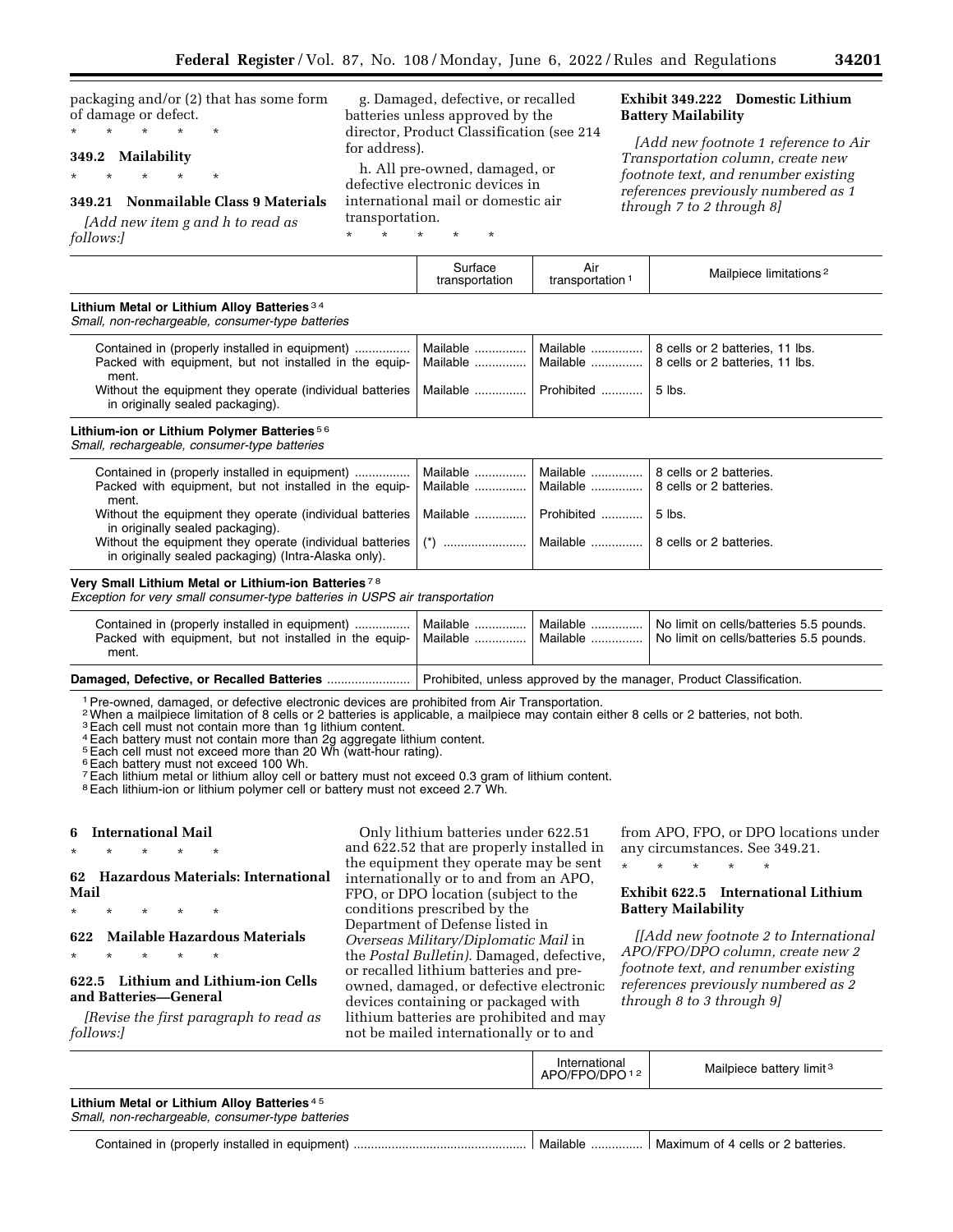|                                                                                              | International<br>APO/FPO/DPO <sup>12</sup> | Mailpiece battery limit <sup>3</sup> |
|----------------------------------------------------------------------------------------------|--------------------------------------------|--------------------------------------|
| Without the equipment they operate (individual batteries in originally sealed<br>packaging). | Prohibited.<br>Prohibited.                 |                                      |

### **Lithium-ion or Lithium Polymer Batteries** 6 7

*Small, rechargeable, consumer-type batteries* 

| Without the equipment they operate (individual batteries in originally sealed   Prohibited.<br>packaging). | Mailable<br>Prohibited. | Maximum of 4 cells or 2 batteries. |
|------------------------------------------------------------------------------------------------------------|-------------------------|------------------------------------|
|------------------------------------------------------------------------------------------------------------|-------------------------|------------------------------------|

#### **Very Small Lithium Metal or Lithium-ion Batteries** 8 9

*Exception for very small consumer-type batteries in international transportation* 

1 Unless otherwise prohibited by the international destination country or specific APO/FPO/DPO ZIP Code location.

2 Damaged, defective, or recalled lithium batteries and pre-owned, damaged, or defective electronic devices containing or packaged with lith-<br>ium batteries are prohibited and may not be mailed internationally or to and fro

<sup>3</sup>When a mailpiece limitation of 4 cells or 2 batteries is applicable, a mailpiece may contain either 4 cells or 2 batteries, not both.

4Each lithium metal or lithium alloy cell must not contain more than 1g lithium content.

5Each lithium metal or lithium alloy battery must not contain more than 2g of aggregate lithium content.

6Each lithium-ion or lithium polymer cell must not exceed more than 20 Wh (watt-hour rating).

7Each lithium-ion or lithium polymer battery must not exceed 100 Wh.

<sup>8</sup> Each lithium metal or lithium alloy cell or battery must not exceed 0.3 gram of lithium content.

9Each lithium-ion or lithium polymer cell or battery must not exceed a watt-hour rating of 2.7 Wh.

# \* \* \* \* \*

# **623 Nonmailable Hazardous Materials**

*[Add new items m and n as follows:]*  m. All damaged, defective, or recalled lithium batteries (see 349.21).

n. All pre-owned, damaged, or defective electronic devices containing or packaged with lithium batteries (see 349.21).

\* \* \* \* \*

#### **Appendix C**

\* \* \* \* \*

#### **USPS Packaging Instruction 9D**

### **Lithium Metal and Lithium-Ion Cells and Batteries—Domestic**

*[Revise the first paragraph to read as follows:]* 

Except pursuant to 349.21, lithium metal (non-rechargeable) cells and batteries and lithium-ion (rechargeable) cells and batteries are mailable in limited quantities domestically via air or surface transportation when they are installed in or packed with the equipment they are intended to operate. Unless otherwise excepted, lithium metal and lithium-ion batteries (without equipment) are mailable in limited quantities domestically via surface transportation only. Lithium metal and lithium-ion batteries installed in or packed with pre-owned, damaged, or defective electronic devices meeting all

mailability requirements in 349 are mailable via surface transportation only.

#### **Mailability**

\* \* \* \* \*

*[Revise the first bullet as follows:]* 

Lithium metal and lithium-ion cells and batteries *installed in or packed with*  equipment (except for pre-owned, damaged, or defective electronic devices) are mailable via air or surface transportation.

\* \* \* \* \* *[Add new fourth bullet to read as follows:]* 

*Pre-owned, damaged, or defective electronic devices containing or packaged with lithium batteries* (see 349.12e) must be mailed via domestic surface transportation only, provided they meet eligibility requirements in accordance with 349.

\* \* \* \* \*

## **Markings**

*[Revise the first main bullet to read as follows:]* 

Lithium metal batteries properly *installed in* the equipment they are intended to operate (including preowned, damaged, or defective electronic devices):

\* \* \* \* \* *[Revise the second main bullet to read as follows:]* 

Lithium metal batteries *packed with*  the equipment they are intended to

operate (including pre-owned, damaged, or defective electronic devices):

\* \* \* \* \*

*[Revise the fourth main bullet to read as follows:]* 

Lithium-ion batteries properly *installed in* the equipment they are intended to operate (including preowned, damaged, or defective electronic devices):

\* \* \* \* \*

*[Revise the fifth main bullet to read as follows:]* 

Lithium-ion batteries *packed with* the equipment they are intended to operate (including pre-owned, damaged, or defective electronic devices):

\* \* \* \* \*

*[Add new bullet at end of section to read as follows:]* 

*Pre-owned, damaged, or defective electronic devices:* In addition to any other applicable marking requirements listed above, packages containing preowned, damaged, or defective electronic devices containing or packaged with lithium batteries must be marked with the text ''Restricted Electronic Device'' and ''Surface Transportation Only'' on the address side of the package. See 221.1 and 325.1.

\* \* \* \* \*